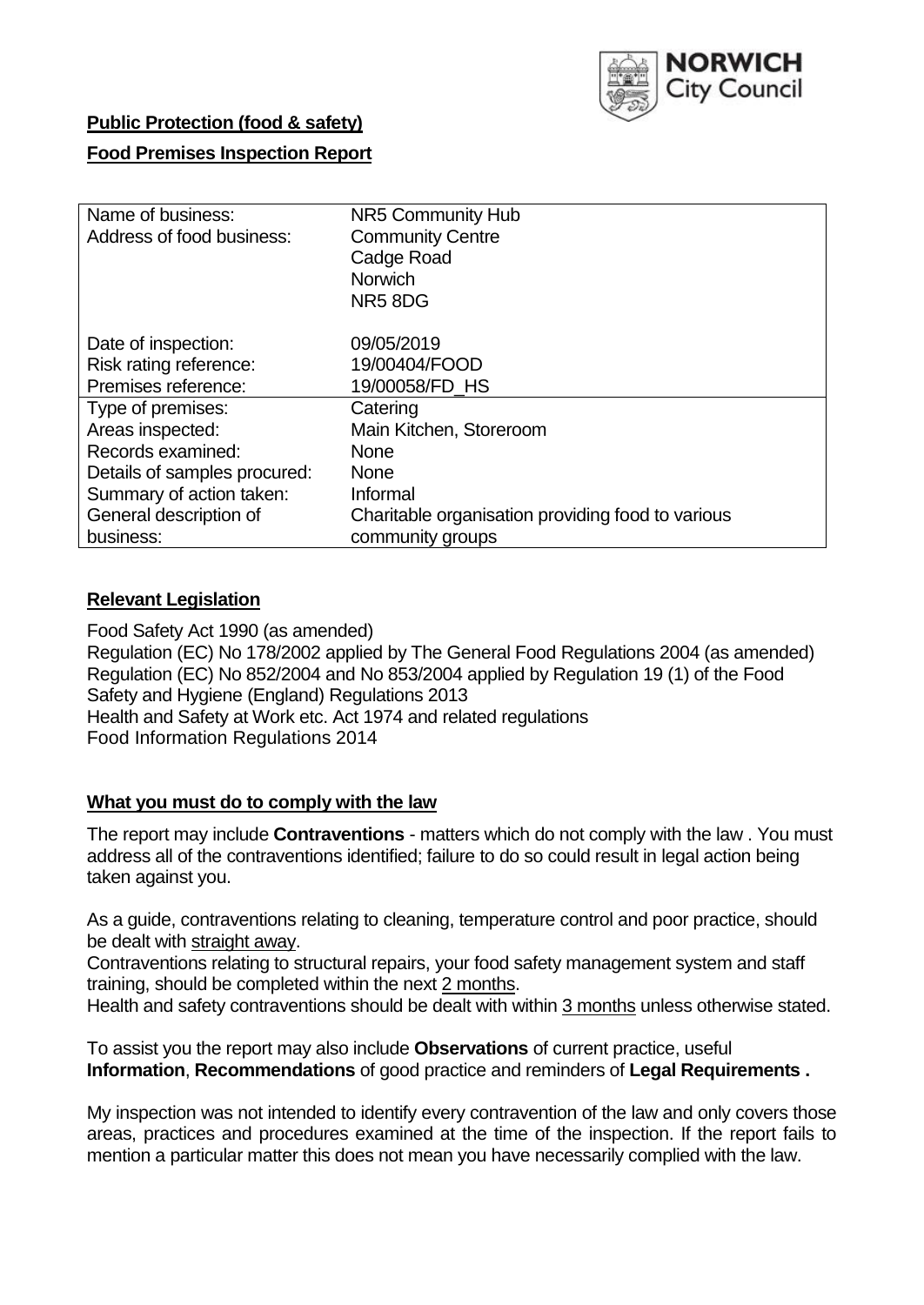# **FOOD SAFETY**

### **How we calculate your Food Hygiene Rating:**

The food safety section has been divided into the three areas which you are scored against for the hygiene rating: 1. food hygiene and safety procedures, 2. structural requirements and 3. confidence in management/control procedures. Each section begins with a summary of what was observed and the score you have been given. Details of how these scores combine to produce your overall food hygiene rating are shown in the table.

| <b>Compliance Area</b>                     |          |    |                | <b>You Score</b> |                |    |           |    |                |  |  |
|--------------------------------------------|----------|----|----------------|------------------|----------------|----|-----------|----|----------------|--|--|
| Food Hygiene and Safety                    |          |    |                | $\Omega$         | 5              | 10 | 15        | 20 | 25             |  |  |
| <b>Structure and Cleaning</b>              |          |    | $\overline{0}$ | 5                | 10             | 15 | 20        | 25 |                |  |  |
| Confidence in management & control systems |          |    | $\Omega$       | 5                | 10             | 15 | 20        | 30 |                |  |  |
|                                            |          |    |                |                  |                |    |           |    |                |  |  |
| <b>Your Total score</b>                    | $0 - 15$ | 20 | $25 - 30$      |                  | $35 - 40$      |    | $45 - 50$ |    | > 50           |  |  |
| <b>Your Worst score</b>                    | 5        | 10 | 10             |                  | 15             |    | 20        |    | $\blacksquare$ |  |  |
|                                            |          |    |                |                  |                |    |           |    |                |  |  |
| <b>Your Rating is</b>                      | 5        | 4  | 3              |                  | $\overline{2}$ |    |           |    | $\Omega$       |  |  |

Your Food Hygiene Rating is 5 - a very good standard



## **1. Food Hygiene and Safety**

Food hygiene standards are high. You demonstrated a very good standard of compliance with legal requirements. You have safe food handling practices and procedures and all the necessary control measures to prevent cross-contamination are in place. Some minor contraventions require your attention. **(Score 5)**

## Contamination risks

**Observation** I was pleased to see you were able to demonstrate effective controls to prevent cross-contamination.

#### Hand-washing

**Recommendation** Provide lever taps to the hand wash basin. This will facilitate good hand hygiene.

#### Personal Hygiene

**Observation** I was pleased to see that standards of personal hygiene were high.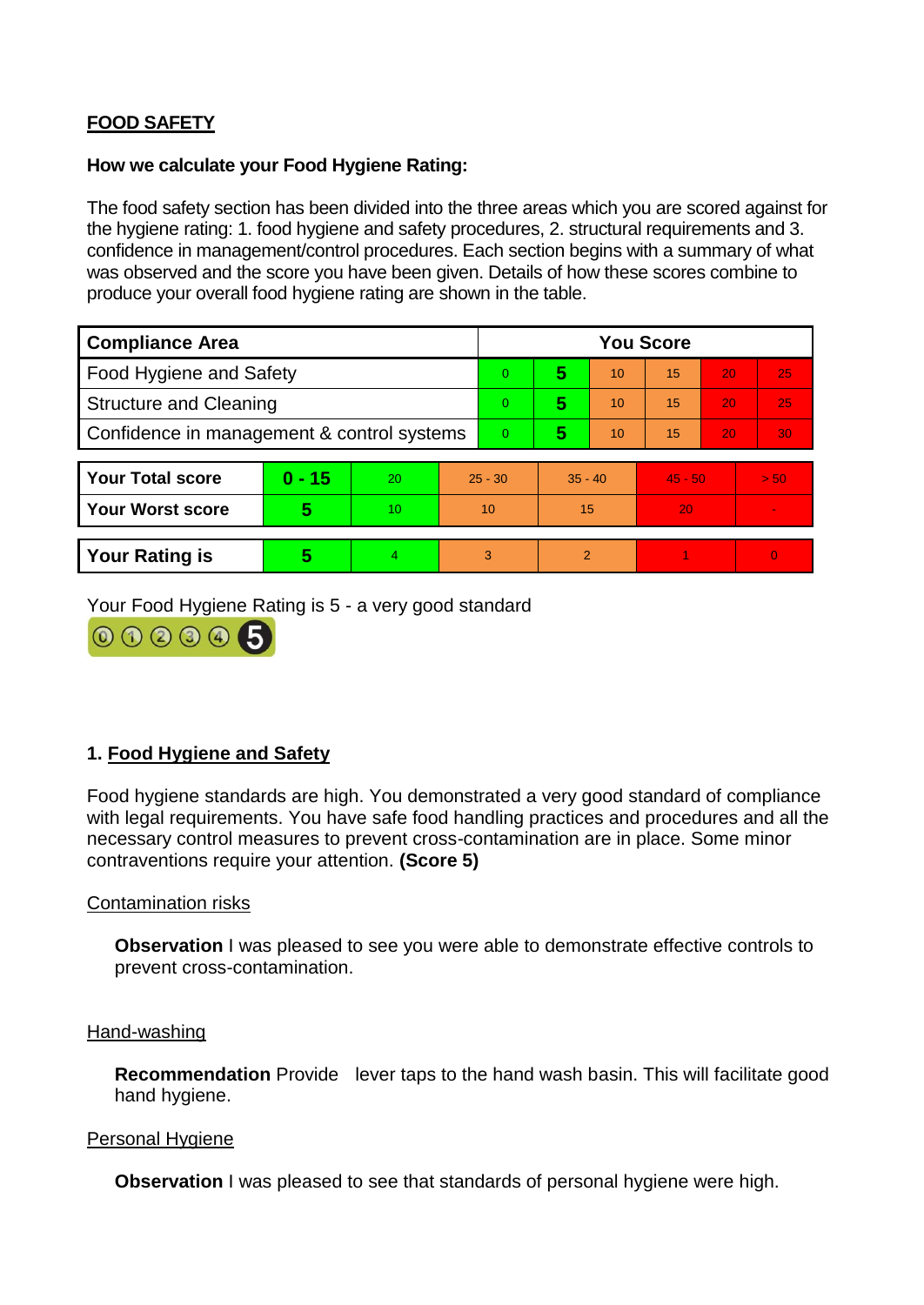# **2. Structure and Cleaning**

The structure facilities and standard of cleaning and maintenance are all of a good standard and only minor repairs and/or improvements are required. Pest control and waste disposal provisions are adequate. The minor contraventions require your attention. **(Score 5)**

## Cleaning of Structure

**Contravention** The following items could not be effectively cleaned and must be covered or made non-absorbent:

 painted wall behind the food preparation surfaces has a surface finish that is absorbent

## **Maintenance**

**Contravention** The following had not been suitably maintained and must be repaired or replaced:

• holes in wall where former hot water boiler has been removed

## **3. Confidence in Management**

A food safety management system is in place and you demonstrate a very good standard of compliance with the law. Food hazards are understood properly controlled managed and reviewed. Your staff are suitably supervised and trained. You have a good track record. There are some minor contraventions which require your attention. **(Score 5)**

## Type of Food Safety Management System Required

**Contravention** You are a low risk business and do not have a food safety management system You still require a minimum amount of documentation. This might include your hygiene rules (hand washing, protective clothing,long hair tied back etc.) pest control reports, a staff illness and exclusion policy, a cleaning schedule, date coding, temperature checks of display chillers, and hand over diary ( for other users of the kitchen to record any problems with equipment) etc.

## Allergens

**Contravention** You are failing to manage allergens properly:

• You do not have a system for informing customers about the presence of allergens in the food you prepare